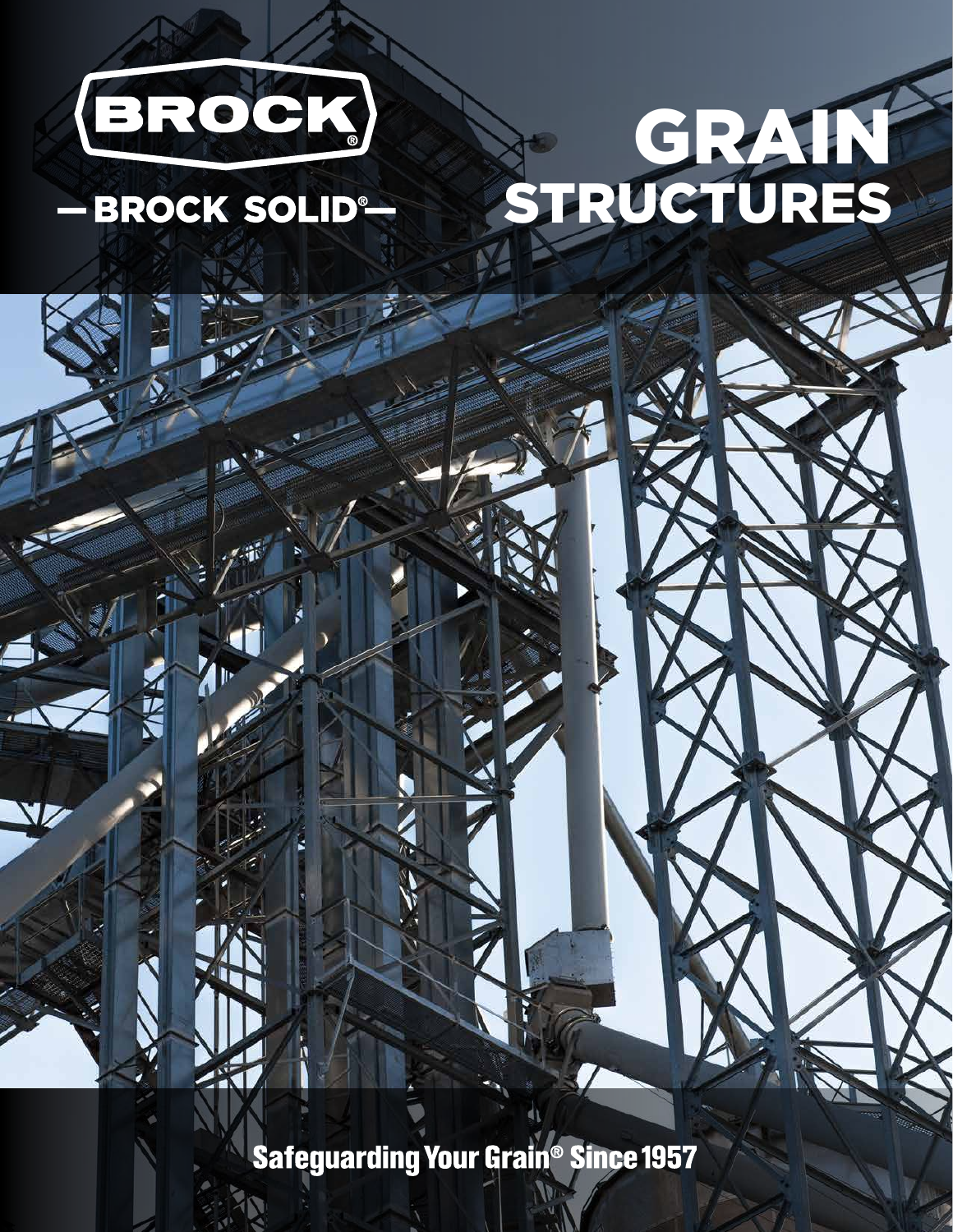## Protecting Your Investment

When months of hard work<br>go into producing a grain crop, trust it to the best in grain structures: Brock.

Brock Solid® is our guarantee of trusted reliability you can count on day in and day out. It's unmistakable quality, built to last year after year. And it's the same guarantee we founded the company on back in 1957.

Today, our dealers continue to uphold those standards, providing the superior service and support customers expect from Brock. Brock Solid means you can depend on them and us. Times may change, but our solid values are stronger than ever.

Whether you're a farmer storing your own grain or a commercial operation entrusted with safeguarding your customer's crops, Brock Solid delivers. Always has, always will.

#### Catwalk Options Include:

- Mid-span walkarounds
- Service access platforms
- Grip strut walkway with toe board
- Full-width expanded metal grating walkway with toe board
- Fiberglass or bar grating styles
- Custom openings
- Mitered and beveled ends

## **Catwalks**

Choose from three standard style<br>
Coptions: Bottom Box Truss, Handrail Truss and Walk-Through, or let us customize trusses to meet your specific span, length and option requirements. Finishes available: hot-dip galvanized steel, powder-coat paint, industrial enamel paint or duplex (galvanized plus powder-coat paint).



**Bottom Box Truss comes in standard** widths of 27-60 inches (686-1524 mm) and maximum span of 55 feet (16 m).



Handrail Truss comes in standard widths of 30-108 inches (762-2743 mm) and maximum span of 125 feet (38.1 m).



Walk-Through Truss comes in standard widths of 72-120 inches (1828-3048 mm) and maximum span of 190 feet (57.9 m). Custom engineered spans can reach up to 270 feet (82 m) and longer.

#### Towers

A wide range of sizes and<br> **A** customized configurations make nearly any tower you need a reality. Finishes available: hot-dip galvanized steel, powdercoat paint, industrial enamel paint or duplex (galvanized plus powder-coat paint).



Bucket Elevator Support Towers assemble easily and are available with options such as access bracing, catwalk support beams, platforms, ladder & cage systems, wraparound stairs, switchback stairs, and custom fabricated superstructures at the base.



Catwalk Support Towers are custom engineered for height, wind, speed or seismic zone. Freestanding or guyed, with the option to add access bracing, conveyors, spouting and other custom configurations.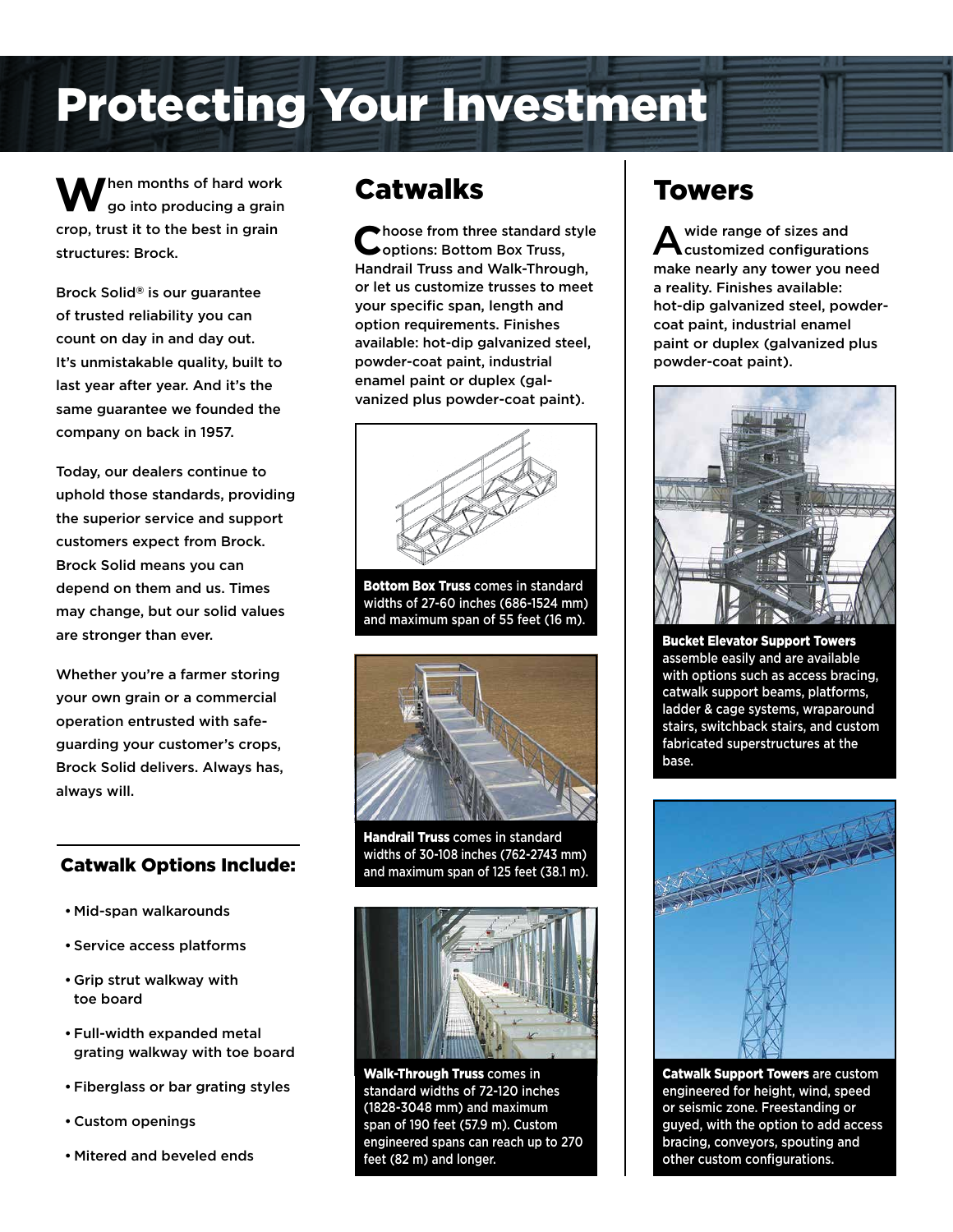

## Slot & Tab System

**R**evolutionary patented<br>Resign utilizes slot and tab connections for easy assembly and precision consistency, resulting in exceptional connection strength.



Slot & Tab System is precision fabricated for exceptional column strength.

## Stairways for Bucket Elevator Towers



Square Tube Column Design with X-bracing standard for superior strength. Many different configurations are available including wraparound or switchback along with inverted V-brace design for increased tower access.

## EVERLOC® Roof Mount System

Brock's EVERLOC<sup>®</sup> Roof Mount<br>System efficiently and uniformly connects bins with Brock's LeMar® Catwalk and Tower Support Systems.

- Helps control how peak load is transferred to the bin's compression ring.
- Ring design enhances rotational flexibility of the mount.
- The system can be assembled closer to ground level.
- Designed to connect easily to a LeMar support system.
- Offers installation time savings while reducing in-field fabrication.
- Ease of installation: -Limited field drilling. -No cutting through roof skin.
- -No welding necessary.
- Weather-tight connection.
- -No boots to install.
- -Easy to seal/caulk around plate.



With Higher Bin Roof Peak Loading, it is crucial to safely transfer loads correctly and directly into the roof structure. The Brock EVERLOC® Roof Mount System is designed to do just that. EVERLOC® Roof Mount support components are attached directly to the roof structure during bin construction to ensure proper load transfers into the structure.



**Starting Point - Where the attachments** are made directly to the compression ring under the roof skin.



Weather-Tight - From the top side this is a clean connection. All assembly is a bolt-together design, minimizing the size of openings needed in the roof skin. As with the underside components, the mount system assembly can be accomplished while the bin is being constructed closer to ground level.



The Brock EVERLOC® Mount provides a strong and flexible base for the bin peak support tower. The mount system's ring component allows for flexibility if changes are needed in the future. Bolt-together assembly can be installed during bin construction and can also be adjusted to ensure the position of the support tower easily aligns to the equipment being attached.